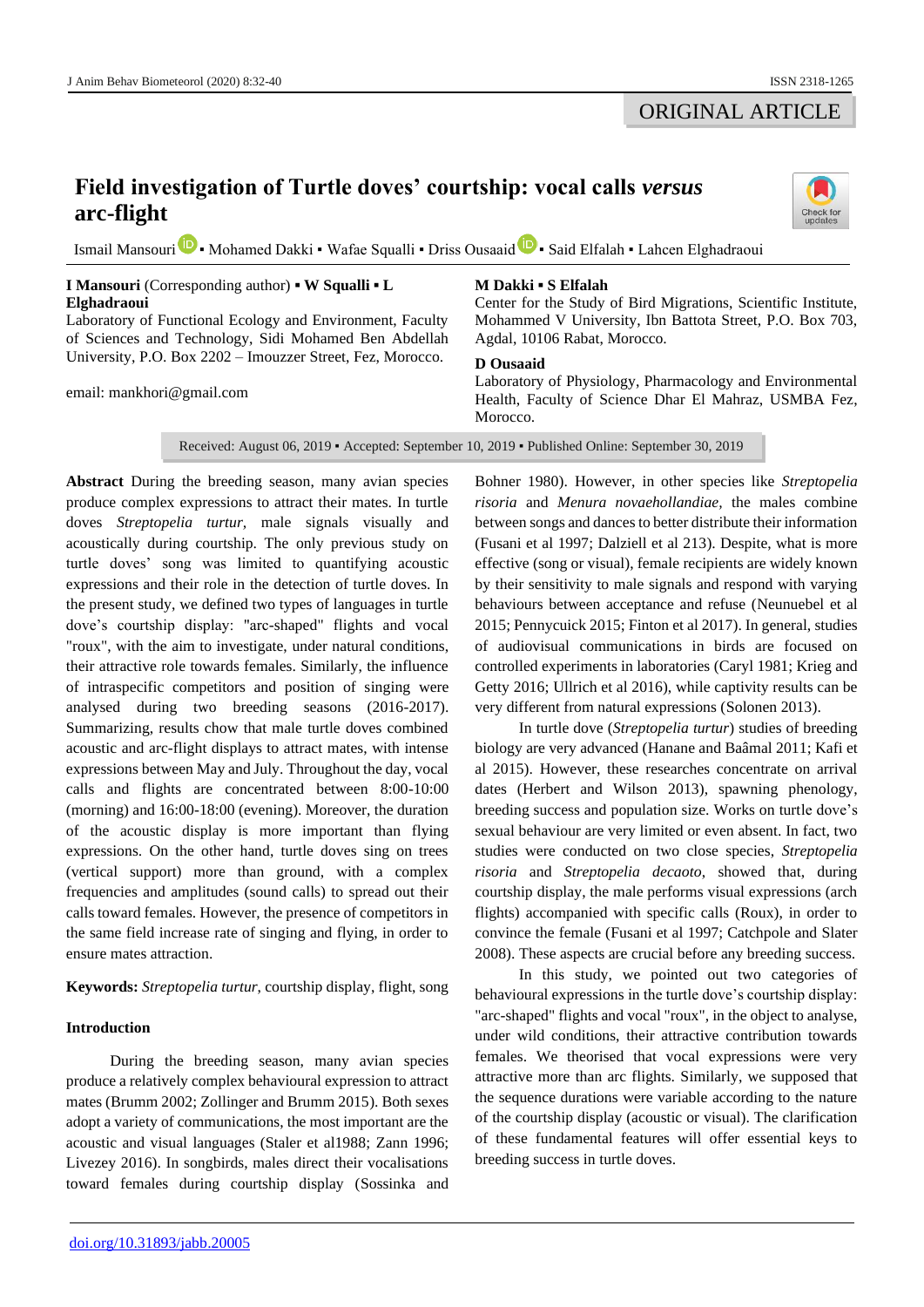#### **Materials and Methods**

## *Study sites*

Ait Ayach valley  $(32^{\circ}41'6''$  N and  $4^{\circ}44'42''$  O), is situated in the West of the Moulouya plain, Midelt Province, Morocco. The habitat is located in an altitude of 1500 m, with an average annual rain of 182.06 mm and medium temperature of 15.72 ℃ (2015-2016). On the other hand, the prospected zone is cultivated mainly by apple orchards (1600 ha) which are suitable for Turtle dove breeding (more than 220 nests during 2015). Cereal surfaces cover 4500 ha and provide important food resources for this bird.

#### *Sample design*

The monitoring of courtship display in Turtle dove was carried out in different kinds of wild and agricultural habitats including apple orchards, riparian vegetation and cereal plots, during two breeding seasons (March to September 2016- 2017). Basing on early field prospections during 2015, three viewpoints were fixed: Ayad hill (32 ° 36'15 "N and 5 ° 1'8" W), Boygra hill (32 ° 36'38 "N and 5 ° 0'51" W) and Oalabbo in bowl topography  $(32° 37'4"N$  and  $5° 0'24"W$ ). The chosen sites were topographically high for better visibility (better and easy pairs' counting), and camouflaged (apple trees and other riparian vegetation) to avoid any disturbance. Voice calls and arc flights were audio-recorded and videotaped during the whole day from 06:00 to 18:00, with microphone, Canon camera (LEGRIA HF R506, advanced zoom X57) and binoculars (in case of good visibility conditions). However, males singing inside trees and in camouflaged localities were audio recorded only. In case of the competition (presence of more than male singing and flying in the same locality), the recording was performed focusing on the first individual to display. Sequences' duration and the positions of their emission were noted for later analysis. In parallel with audiovisual behaviour, the observed pairs (in mating or just the two partners in meeting after each expression) were noted to analyse the relationship between the behavioural expressions and the pair's formation (witch of the expressions is more effective?). Moreover, distance between competitors was estimated basing on the distance between apple trees inside orchards (in Midelt apple orchards, tree lines are separated by 3.5 m as optimum distance) and Total Station (Topcon SANS PRISME (MODEL: NTS-102B, NTS-315B), Prismless range 500 m - Measurement time less than 1 sec).

## *Sound analysis*

Recorded sound sequences (in HD format with camera and MP3 format with microphone devise 200 kHz maximum range) during Turtle doves' acoustic courtship were converted to wave format (in audio.online-convert.com web site). During the analysis, sequences (wave formats) were calibrated

to 25 second periods (basing on the sequences' maximum duration recorded in field (23s)), as in the case of house mice female calls (Finton et al 2017). Oscillograms and spectrograms were generated with SoundRuler software (SoundRuler 0.9.6.0; Macros Gridi-Papp, GNU GPL). Sequences were divided into syllables and sections basing on Oscillograms and using section length button. The section duration was measured (in millisecond) and compared between first segments (beginning of calls) and last segments (end of calls).

#### *Data analysis*

Statistical tests were executed in SPSS software (version 24.00, IBM 2009). Parametric data (checked with normality test), such as the comparison of vocal and flight sequences during the day and season and acoustic syllables, was analysed using the one-sample t-test. Non-parametric data (non-conform to the requirements for parametric tests) including sequence duration and the time interval between two successive sequences were compared by Wilcoxon and Mann-Whitney Sign Tests. In the case of sequences' duration, recorded displays were partitioned in tree periods; (i) beginning of breeding season (from arrival date to the end of April), (ii) optimum breeding phase (corresponding to courtship peaks in May and July), (iii) end of breeding season (August). Because of their non-conformity with parametric tests (checked with normality), sound and flight sequences (during three periods) were analysed with Kruskal-Wallis test. Results reported as significant assume a false discovery rate of 0.05. Graphs were created by GraphPad Prism Mac 6.0h software. The overall mate-attractiveness of acoustic and visual courtship was modelled by means of Generalised Linear Mixed Model (GLMM). In these analyses, arc flight was  $log(x)$ + 1) transformed to ensure normality.

#### **Results**

## *Seasonal and daily courtship display*

The expression of the two courtship languages differed qualitatively and quantitatively. Songs were more important than flying, during turtle dove's breeding season (Figure 1). In fact, songs were displayed from the second decade of April until the first week of August. In contrary, flights were limited to the period between the second week of May and the first week of July. In addition, during day, vocal expressions (72.88  $\pm$  13.14 sequences on average per day) were very intense in comparison with arc flight sequences  $(12.13 \pm 2.50$  sequences in average per day) ( $n = 51$ ,  $t = 4.539$ ,  $P < 0.001$ ). However, turtle dove's courtship activities (flying and singing) were concentrated essentially between May and June, with a second recovery of songs at the beginning of July, as reflected by the peaks during these periods (Figure 1). In parallel, the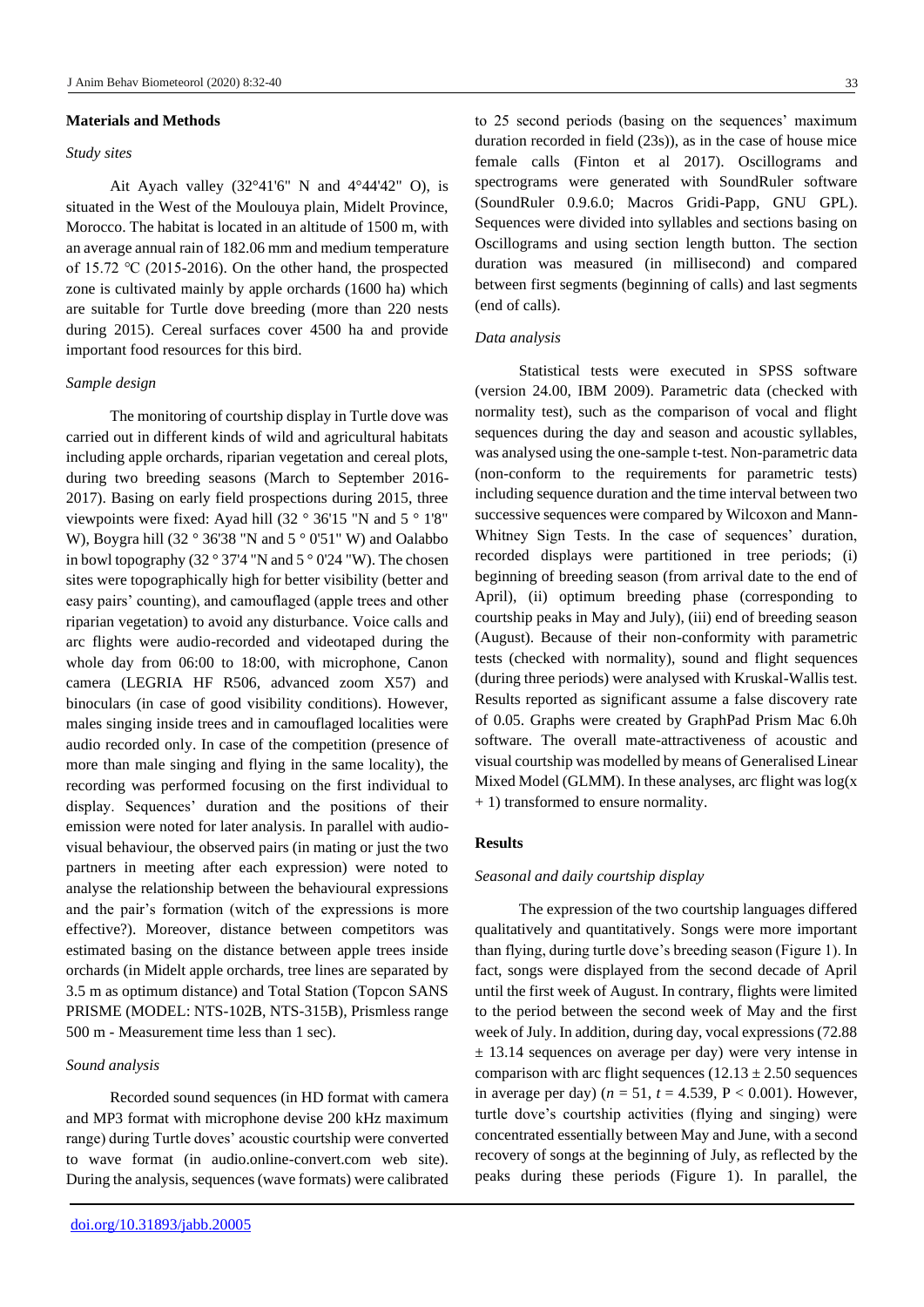formation of turtle dove's pairs follows the courtship peaks. In fact, the first pair's peak was recorded in coincidence with the parade peaks (songs and flight) between May and June. The second peak was distinct after the recovery peak of vocal expressions in July.



**Figure 1** Courtship display (sound and flight) in Turtle doves during the breeding season (2016-2017).

Concerning the daily courtship, the intensity was variable (Figure 2). The expression of the two sequences (flights and songs) was more intense early between 08:00 and 10:00 during the morning and late between 16:00 and 18:00 during the evening (Table 1). However, acoustic activity is also more important than visual expressions. Indeed, t-test conducted on sequence duration of singing and flying demonstrated that the difference between these two expressions is widely significant ( $n = 18$ ,  $t = 4.824$ ,  $P < 0.001$ ).



**Figure 2** Daily (08:00 to 18:00) courtship intensity in Turtle doves, during breeding season (2016-2017).

#### *Sequences' duration*

Sequence length varied according to the nature of behavioural expression (Table 2). Seasonal acoustic activity, represented by the "roux" calls, take more time compared with visual expressions, reflected by the arc-shaped flights ( $P <$ 0.001). In contrary, the time intervals between two successive expressions were more important between flights in comparison with acoustic sequences  $(P < 0.001)$ . This

indicates the high intensity of the songs in turtle doves, during the breeding season.

Concerning periods, the optimum breeding phase (May and July) was characterised by a sequences with long duration in vocalisation, while flight sequences were comparable in all periods (Kruskal-Wallis test for: (i) vocalisation: *H* = 37.648,  $P < 0.001$ ; (ii) flight:  $H = 0.996$ ,  $P = 0.60$ ).

**Table 1** Multiple Range Tests showing the variation of daily courtship intensity in Turtle doves.

| Contrast                | Sig. | Difference                  | $+/-$ Limits |
|-------------------------|------|-----------------------------|--------------|
| 06:00-08:00_08:00-10:00 |      | $-1.71429$                  | 5.30462      |
| 06:00-08:00 10:00-12:00 |      | $-1.92857$                  | 5.30462      |
| 06:00-08:00 12:00-14:00 |      | $-1$                        | 5.30462      |
| 06:00-08:00 14:00-16:00 |      | 1                           | 5.30462      |
| 06:00-08:00 16:00-18:00 | *    | $-5.57143$                  | 5.30462      |
| 08:00-10:00 10:00-12:00 |      | $-0.214286$                 | 5.30462      |
| 08:00-10:00 12:00-14:00 |      | 0.714286                    | 5.30462      |
| 08:00-10:00 14:00-16:00 |      | 2.71429                     | 5.30462      |
| 08:00-10:00_16:00-18:00 |      | $-3.85714$                  | 5.30462      |
| 10:00-12:00 12:00-14:00 |      | 0.928571                    | 5.30462      |
| 10:00-12:00 14:00-16:00 |      | 2.92857                     | 5.30462      |
| 10:00-12:00 16:00-18:00 |      | $-3.64286$                  | 5.30462      |
| 12:00-14:00_14:00-16:00 |      | $\mathcal{D}_{\mathcal{L}}$ | 5.30462      |
| 12:00-14:00 16:00-18:00 |      | -4.57143                    | 5.30462      |
| 14:00-16:00 16:00-18:00 | *    | $-6.57143$                  | 5.30462      |

\* denotes a statistically significant difference.

#### *Structure of acoustic sequences*

Oscillogram of turtle dove's voice call (Figure 3) chowed a complexity in vocalisation sequences. In fact, every sequence is divided on 6.35±0.67 segment (*n*=12 audio recordings). Similarly, each segment is partitioned on three syllables. This small sections were different between the beginning (7.81  $\pm$  0.27 ms) and the end (9.58  $\pm$  0.31 ms) of segments ( $n = 12$ ,  $t = 31.657$ ,  $P < 0.001$ ).

The field survey of acoustic courtship showed two main situations for expression; the position on the trees and ground singing. However, statistical calculation confirmed that the turtle dove prefers trees more than ground to express their acoustic display (Table 3). In fact, during six months of monitoring, the acoustic activities, expressed on trees, exceed largely the ground songs  $(P < 0.05)$ . Furthermore, no difference was recorded concerning the sequence durations between two positions ( $P > 0.05$ ).

#### **Discussion**

Through this field-based study, we investigated the use of visual and acoustic signals in Turtle dove's courtship display. North African Turtle dove, especially the males, uses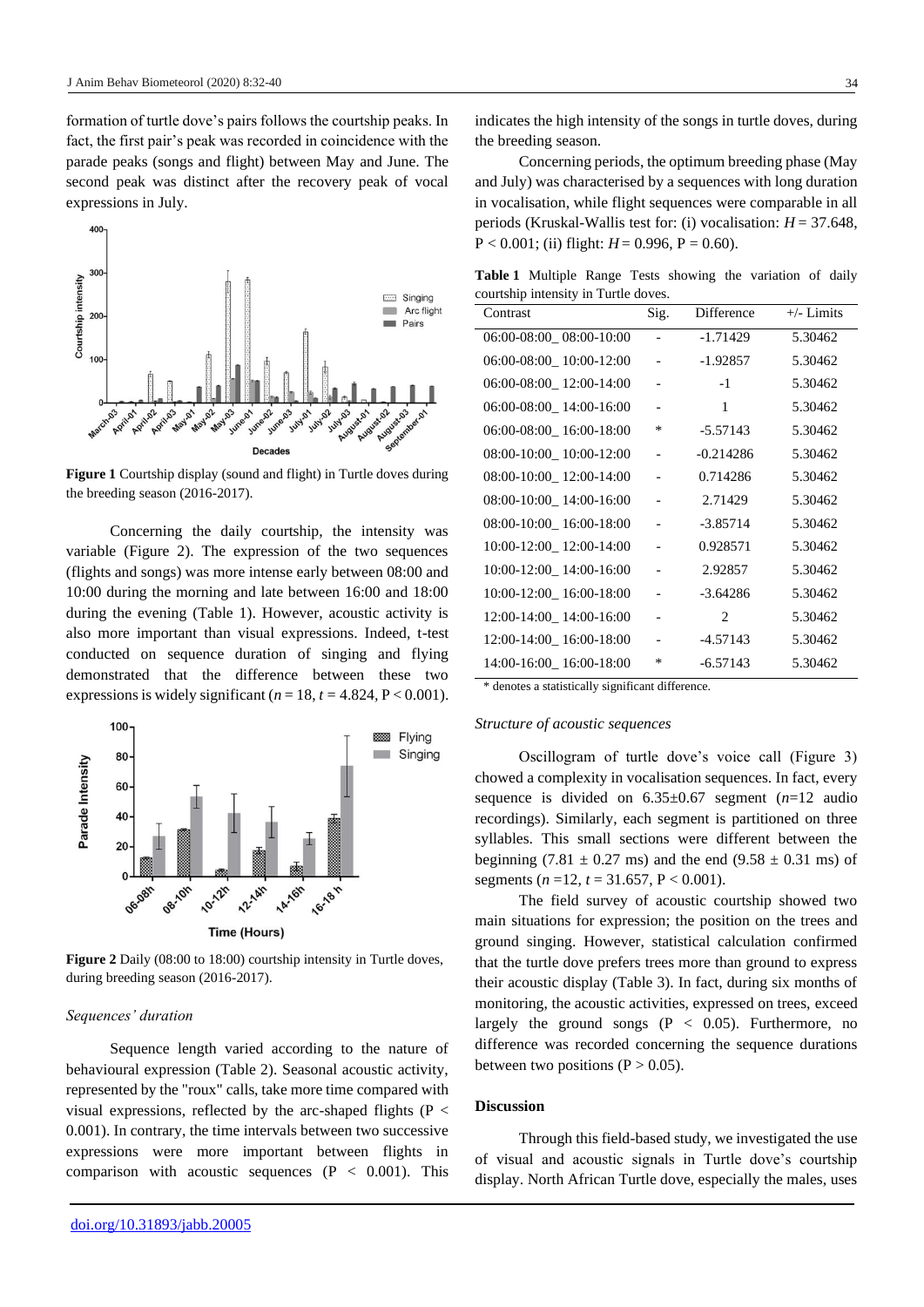both acoustic and visual expressions (Figure 1, 2) to attract females. Our results agree with previous experimental studies on other bird species, including passerines (Larsen and Dabelsteen 1990; Gate et al 2005; Patricelli 2007; Stanger-Hall et al 2018) and support that these birds use both visual and acoustic languages during sexual behaviour. Moreover, some avian species combine between this two signal modules to improve and/or maximize the information exchange, as has been shown in zebra finch and other birds (Wang et al 2008; Ullrich et al 2016; Kaplan 2017). However, the present work shows paradoxical results. In the field, acoustic courtship dominated the theatre (Figure 1), while the statistical analyses, using Generalised Linear Mixed Model (GLMM), indicated a relative link between visual behaviour (flight) and formation of breeding pairs (Figure 4).

**Table 2** Duration (time in seconds) differences between flying and singing in turtle dove's courtship, during breeding season.

|                                    | Courtship categories                                      | Singing (s)           | Flying $(s)$          | Z        | $P-value$ |
|------------------------------------|-----------------------------------------------------------|-----------------------|-----------------------|----------|-----------|
|                                    | whole Season                                              | $8.10 \pm 3.69$       | $5.65 \pm 2.70$       | $-6.548$ | < 0.0001  |
|                                    | $(N = 60)$                                                |                       |                       |          |           |
|                                    | Beginning of season                                       | $5.00 \pm 0.35$       | $5.80 \pm 0.68$       | $-0.774$ | 0.438     |
|                                    | $(N = 20)$                                                |                       |                       |          |           |
| Average duration for each sequence | Optimum breeding<br>periods ( $N = 20$ )                  | $9.10 \pm 0.67$       | $7.00 \pm 0.80$       | $-2.183$ | 0.029     |
|                                    | End of breeding<br>periods $(N = 20)$                     | $2.55 \pm 0.43$       | $5.75 \pm 0.59$       | $-3.995$ | < 0.0001  |
|                                    | Average time interval between two<br>successive sequences | $1930.38 \pm 1613.52$ | $24955.83 \pm 4361.5$ | $-4.961$ | < 0.0001  |



**Figure 3** Oscillogram (top) and spectrograms (bottom) of sample broadband vocalizations illustrating the complexity (multiple syllables (sections)) of courtship call's structure in Turtle dove.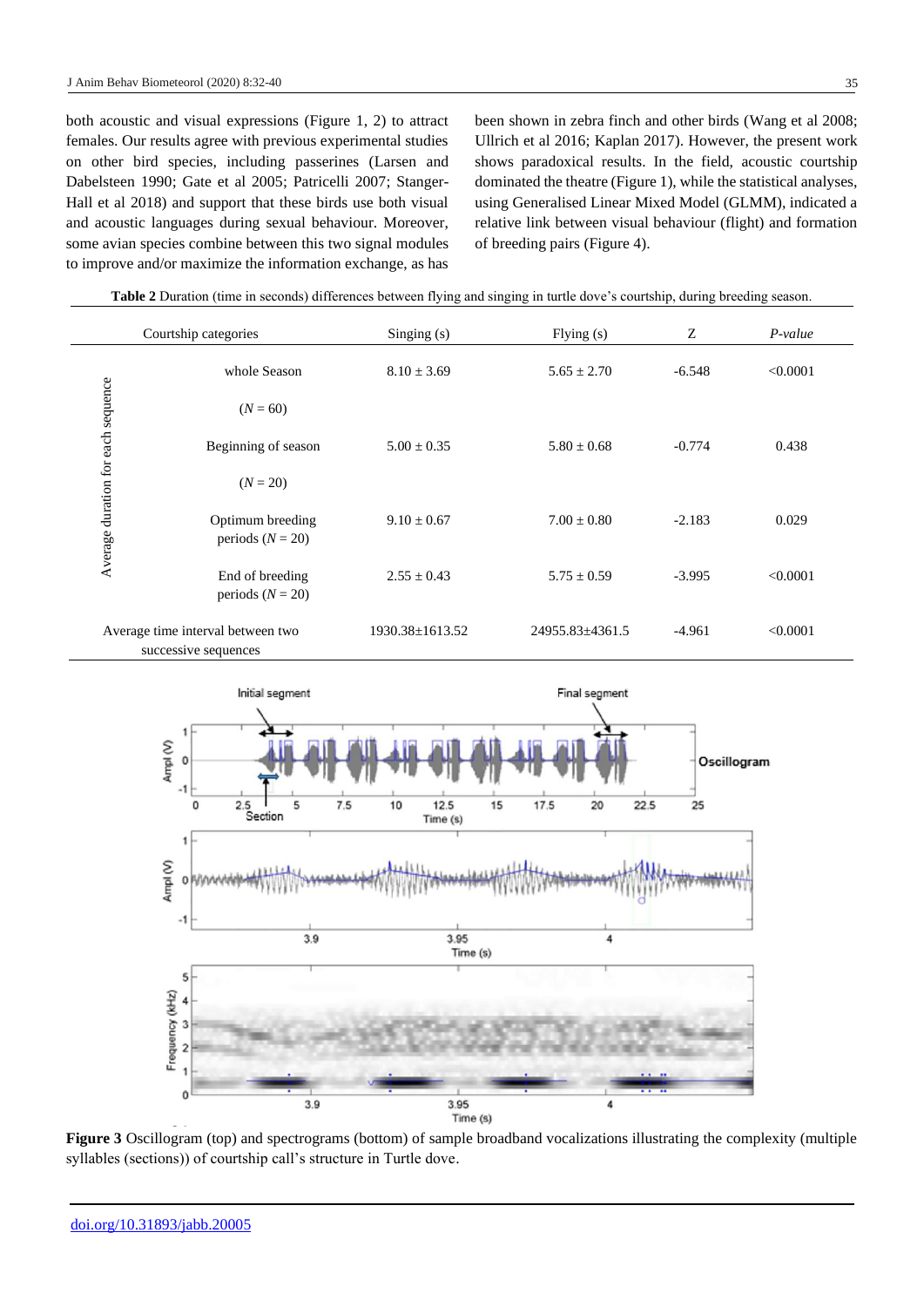| Singing position                                                   | On the tree                     | On ground                       | Test                        | $P-value$                |
|--------------------------------------------------------------------|---------------------------------|---------------------------------|-----------------------------|--------------------------|
| Total sequences                                                    | 415                             | 89                              | $\overline{\phantom{0}}$    | $\overline{\phantom{0}}$ |
| Average sequences per day<br>Average duration for one sequence (s) | $75.45 \pm 9.56$<br>$7.77+0.48$ | $16.18 + 3.33$<br>$8.35 + 0.74$ | $F = 10.36$<br>$U = -0.004$ | 0.005<br>0.99            |



Figure 4 GLMM model predicting the Mate-attractiveness (pair formation) of visual expressions (Flight above) and time (decades below) during Turtle dove's courtship.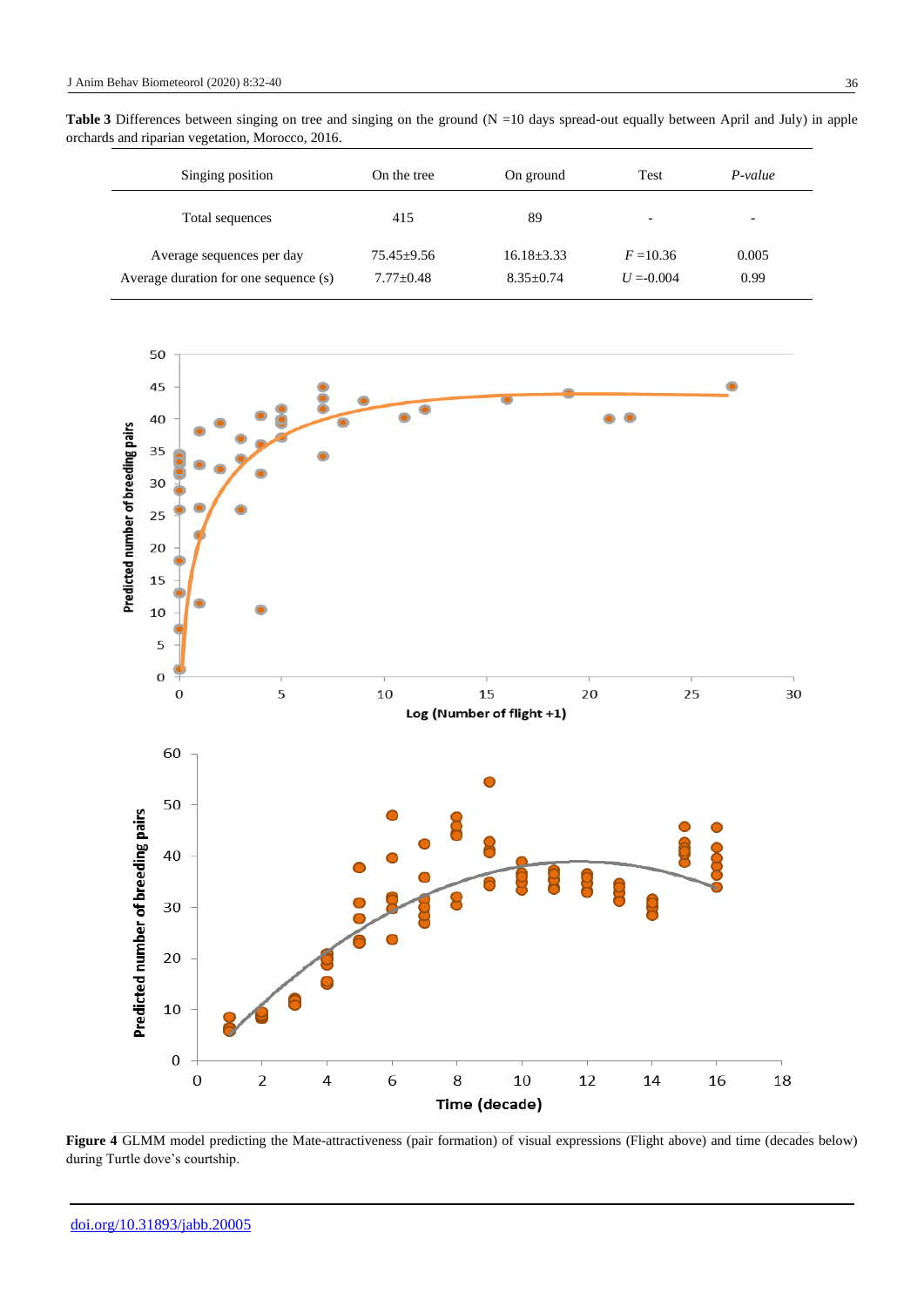This finding can be explained by two elements. First, our approach was observational and, therefore, the acoustic dominance was very easy to be distinguished in field, since sound easy-dissemination (Hick et al 2016; Potvin et al 2018), even if its effectiveness would be useless as in *Cervus elaphus* (Reby and McComb 2003), in which a negative correlation between reproductive success and acoustic courtship was reported. Second, the visual signal (flights) was revealed recently to be a good physical indicator of the presence and body performance of the partner (Zhang et al 2018), which could make it more attractive with its quality note by the intensity. This is in contradictory with results obtained by (Kroodsma and Miller 1982; Cramp 1985; Bhatt et al 2000) who have reported that the acoustic expressions are very important in bird's courtship display, in particular, loud songs can spread out over a long distance, stimulate the fitness and mark the territory (Gil and Gahr 2002; Kaplan et al 2009; Ohms et al 2012). However, the main question in this topic is which expression is more effective in mate attraction. In reality, with contradiction found between field and laboratory analyses, our results suggested a synergetic effectiveness combining sound and flight, as found in warbler and zebra finches that combine between plumage or flights, as a visual behaviour and acoustic songs in fitness components (Avey et al 2005). This combination could offer an audio signature, while the visual behaviour could provide the image of the partner and its performances. On other side, recipient females are basing on these two channels and their amplitude to make a virtual conception (image) of potential partners, in particular, their physical quality and motivation state (Collins et al 1994; Boukhriss and Selmi 2009; Perez et al 2015; Zollinger and Brumm 2015). Similar results were recorded in domesticated Australian zebra finch and other lyrebirds (Ullrich et al 2016; Dalziell et al 2013; Mulder and Hall 2013), which integrate courtship song and dance in order to attract effectively the mate. The mesmerising effect of sound and 37

movement is not limited to birds, it's a common strategy adopted by other animals, including spiders and compared with humans dancing to music (Ejima and Griffith 2008; Mulder and Hall 2013).

Seasonal parade was variable, courtship intensity was very high, essentially between May, June, and July. These periods (May, June and July) correspond exactly to the turtle dove's optimum nesting phases, as reported in North African areas (Calladine et al 1999; Nemeth et al 2012; Hanane 2016, 2017; Rieger and Marler 2018). Likewise, during the day, sequence intensities varied from one period to another. Expression peaks were recorded between 08:00 and 10:00 during the morning and between 16:00 and 18:00 during the evening (Figure 2). The choice of these phases to display courtship may be due to the fresh weather conditions during the morning and evening. As this is already cited in the turtle dove dietary behaviour and singing rate (Browne and Aebischer 2004; Nemeth et al 2012; Linhart and Fuchs 2015). This columbidae sings and researches its food out of the day hot periods (midday) to avoid or limit the water loss due to perspiration. In fact, the parade activity requires a very important physical effort, particularly in the presence of intraspecific competitors that require more effort, in order to ensure field dominance (Dubois 2002; Kaplan et al 2009; Hick et al 2015). Consequently, we examined courtship in the presence of competitors (Figure 5). As a results, turtle doves, in the presence of other intraspecific competitors (male turtle doves displaying in the same habitat and period), increases rate of songs (with competitors: 6.34±0.20 song sequences, compared with 3.5±0.21 repetitions in the absence of competitors, one-sample t-test, *N* = 32, *t* = -9.482*,* P< *0.001*) and flights (with competitors:  $2.09 \pm 0.25$  flight repetitions against 0.81±0.13 repetitions in the absence of competitors, ttest,  $N = 32$ ,  $t = -4.381$ ,  $P < 0.001$ ) before engaging mate or leaving the territory (in case of fail engaging).



**Figure 5** Variation of courtship display in Turtle dove depending on the presence or absence of competitors in the same habitat.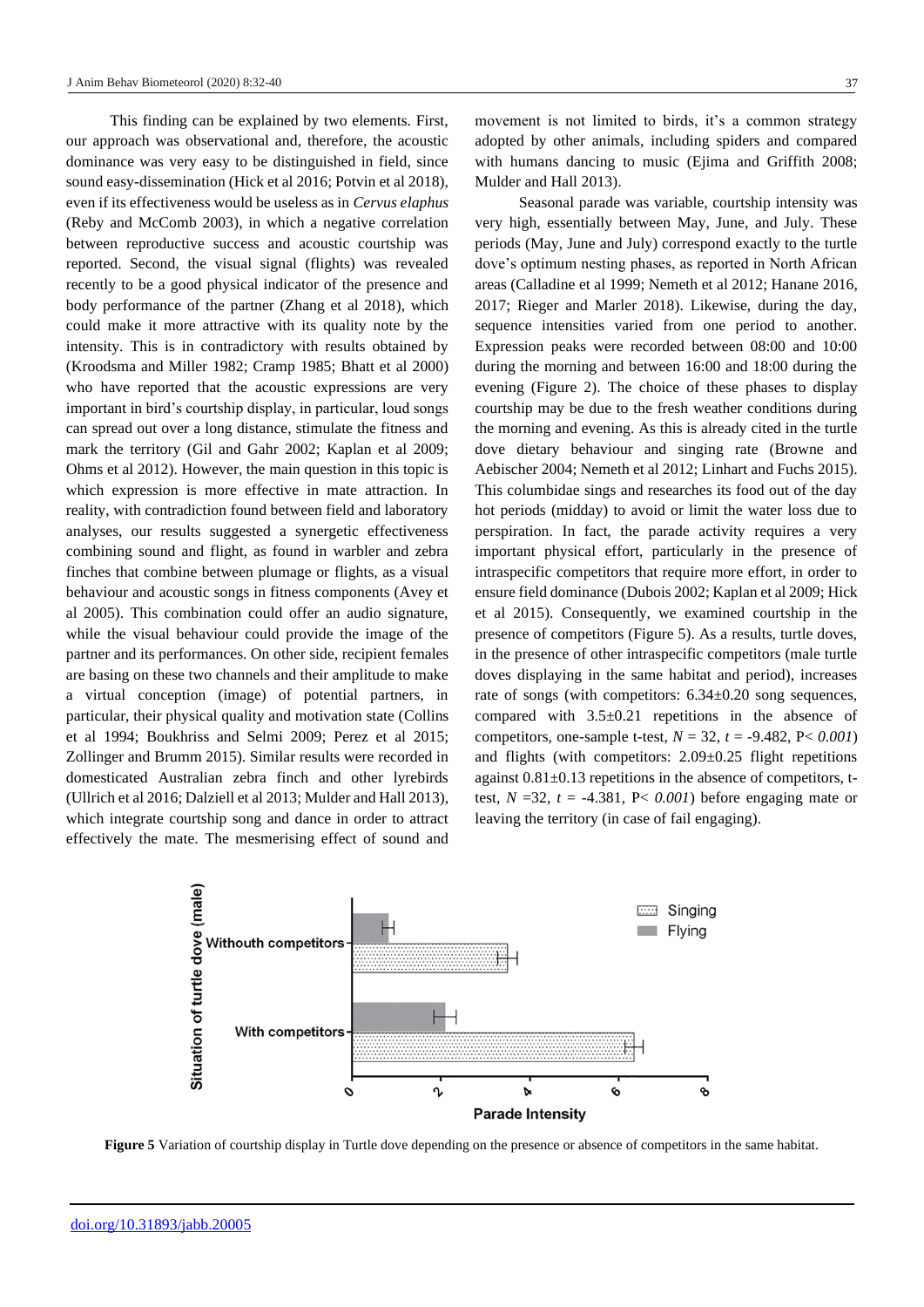The analysis of the acoustic expressions showed a complexity in turtle dove vocalisation (Figure 3). The calls were formed with small segments (syllables) that were variable between individuals. Further, segments were divided into three syllables with variable duration and frequency between the first and the last one. This variation and complexity in sound calls (three syllables) could be governed by the difference in physical fitness of male turtle doves. In fact, many animal species, such as red deer stags where the roars were complex (common and harsh roars) and influenced by the male fitness and body size (Hick et al 2016). On other hand, sexual competition with other intraspecific birds could interfere in this complexity. Therefore, in order to propagate convincing calls (for females), males produce specific call segments with different amplitude and frequency that indicating their good physical quality and sexual motivation (Fant 1960; Reby and Mccomb 2003; Hanane and Maghnouj 2005; Hick, Doucet and Mennill 2016).

Turtle dove sings in two positions: on trees and on the ground. However, calls emitted on the tree were more important than those produced on the ground, in terms of quantity. In the opposite, the average duration was comparable between these two positions. Dominance of calls on trees as vertical support will facilitate the signal propagation (Fitch and Reby 2001). Particularly, these Columbidae use multidimensional calls in order to spread out the signals and to dominate competitors (Goodwin 1970; Fusani et al 1997; Mathevon et al 1997). Indeed, during the courtship displays, distances between competitors (males emitting the sequences at the same time) were very short (in order of  $65.06 \pm 8.19$  m during the whole season), in particular between May and July  $(31.18 \pm 3.56 \text{ m}, \text{ corresponding to the optimum breeding})$ phase). As a result, songs on trees can spread out more and can help competitors to attract the female's attention and supress the competitor's sound.

## **Conclusions**

In summary, this paper provides a qualitative (seasonal and daily) and quantitative (time and sequences) analysis of courtship display in turtle doves during the breeding season, under wild condition. We revealed a synergetic effectiveness of acoustic and visual signals with a field dominance of sound sequences compared to visual arc-shaped flights in the attraction of mates. In addition, expressions increased in the presence of competitors on the same habitats. Similarly, turtle doves sing on the tree position with the use of multidimensional calls (diverse syllables with variable amplitudes and frequencies), to ensure a long propagation of sound (calls) and competitor's dominance. Despite its limitation to the quantification of acoustic and visual courtship, this initial research has decrypted a basic information (signalling language) on the sexual behaviour of

#### **Acknowledgements**

We are grateful to our colleagues who helped in collecting data and hunting associations in Midelt province.

## **Conflict of Interest Statement**

We confirm that we have no conflicts of interest.

#### **References**

Avey MT, Phillmore LS and MacDougall-Shackleton SA (2005) Immediate early gene expression following exposure to acoustic and visual components of courtship in zebra finches. Behavioural Brain Research 165:247-53.

Bhatt D, Kumar A, Singh Y and Payne RB (2000) Territorial songs and calls in Oriental magpie robin *Copsychus saularis*. Current Science 78:722-728.

Boukhriss J and Selmi S (2009) Nidification et succès reproducteur de la Tourterelle maillée *Streptopelia senegalensis* dans une oasis du Sud tunisien. Alauda 77:187-192.

Browne SJ and Aebischer NJ (2004) Temporal changes in the breeding ecology of European Turtle Doves *Streptopelia turtur* in Britain, and implications for conservation. Ibis 146:125-137.

Brumm H (2002) Sound radiation patterns in nightingale (*Luscinia megarhynchos*) songs. Journal of Ornithology 143:468-471.

Calladine J, Buner F and Aebischer NJ (1999) Temporal variations in the singing activity and the detection of Turtle Doves *Streptopelia turtur*: implications for surveys. Bird Study 46:74 -80.

Caryl P (1981) The relationship between the motivation of directed and undirected song in the zebra finch. Zeitsch Tierpsychol 57:37- 50.

Catchpole CK and Slater PLB (2008) Bird Song: Biological Themes and Variations. Cambridge University Press, Cambridge, UK.

Collins SA, Hubbard C and Houtman AM (1994) Female mate choice in the zebra finch – the effect of male beak colour and male song. Behavioral Ecology and Sociobiology 35:21-5.

Cramp S (1985) The Birds of the Western Palearctic Vol IV. Oxford University Press, Oxford, UK.

Dalziell A, Peters R, Cockburn A, Dorland AD, Maisey AC and Magrath RD (2013) Dance choreography is coordinated with song repertoire in a complex avian display. Current Biology 23:1132- 1135.

Dubois MC (2002). Contribution à l'étude de la tourterelle des bois (*Streptopelia Turtur*): Biologie, Zoologie, Chasse. Ecole Nationale Vétérinaire. Toulouse, France.

Ejima A and Griffith LC (2008) Courtship Initiation Is Stimulated by Acoustic Signals in Drosophila melanogaster. PLoS ONE 3:e3246.

Fant G (1960) Acoustic Theory of Speech Production. The Hague, Mouton.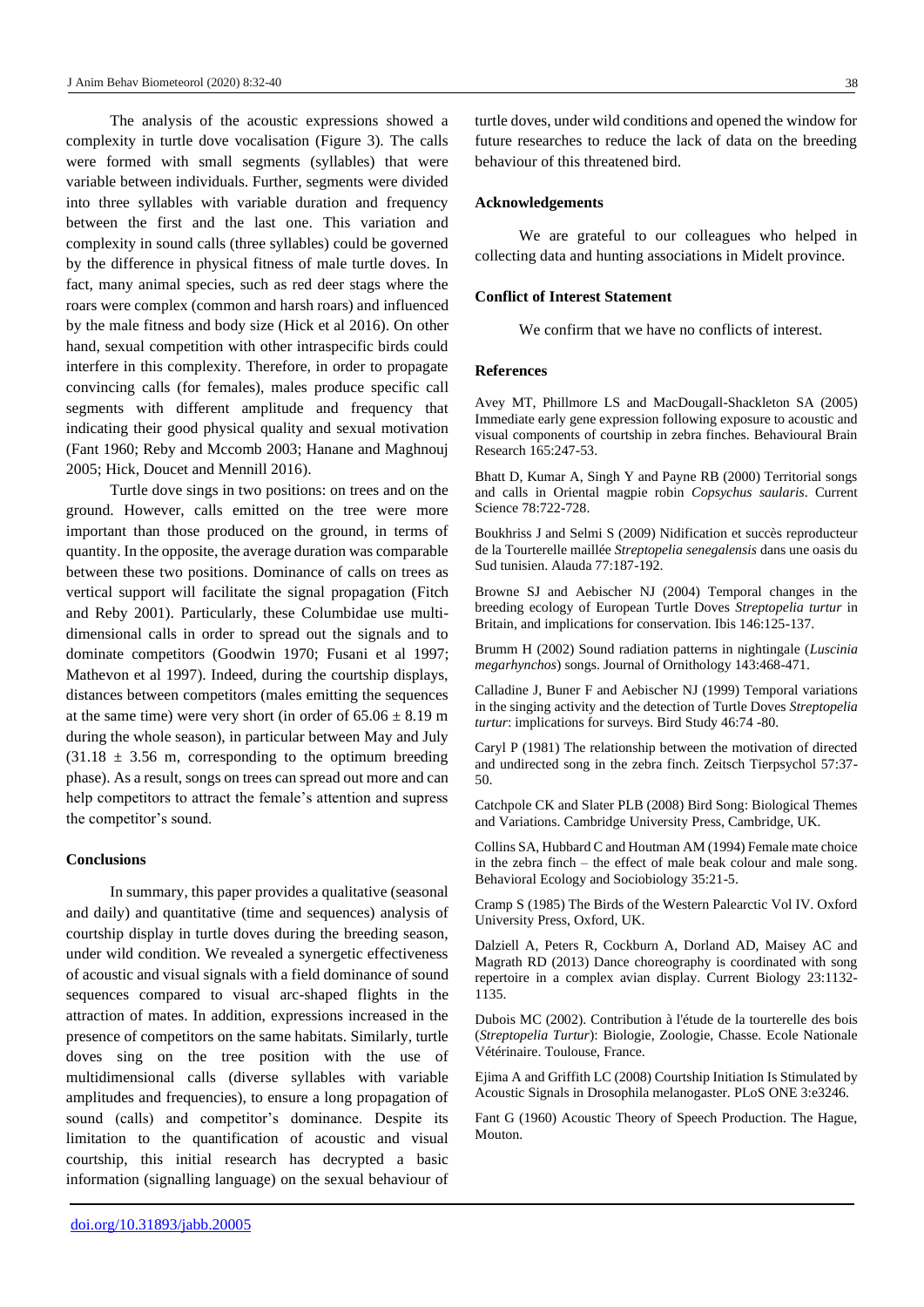Finton CJ, Keesom SM, Hood KE and Hurley LM (2017) What's in a squeak? Female vocal signals predict the sexual behaviour of male house mice during courtship. Animal Behaviour 126:163-175.

Fitch WT and Reby D (2001) The descended larynx is not uniquely human. Proceedings of the Royal Society London Series B 268:1669- 1675.

Fusani L, Hutchison RE and Hutchison JB (1997) Vocal-postural coordination of a sexual dimorphic display in a monomorphic species: the Barbary dove. Behaviour 134:321-335.

Gate CT, Slabbekoorn H and Ballintijn MR (2002) Birdsong and Male-Male Competition: Causes and Consequences of Vocal Variability in the Collared Dove (*Streptopelia decaocto*). Advances in the Study of Behavior 31:31-75.

Gil D and Gahr M (2002) The honesty of bird song: multiple constraints for multiple traits. Trends in Ecology and Evolution 17:133-141.

Goodwin D (1970) Pigeons and Doves of the World. British Museum, London, UK.

Hanane S (2016) Effects of orchard type and breeding period on Turtle Dove nest density in irrigated Agroecosystems. Bird Study 63:141-145.

Hanane S (2017) The European Turtle-dove *Streptopelia turtur* in Northwest Africa: a review of current knowledge and priorities for future research. Ardeola 64:273-287.

Hanane S and Baâmal L (2011) Are Moroccan fruit orchards suitable breeding habitats for Turtle doves *Streptopelia turtur*. Bird Study 58:57-67.

Hanane S and Maghnouj M (2005) Biologie de reproduction de la Tourterelle des bois *Streptopelia turtur* dans le périmètre irrigué du Haouz (Marrakech-Maroc). Alauda 73:183-194.

Herbert W and Wilson JR (2013) A Deeper Statistical Examination of Arrival Dates of Migratory Breeding Birds in Relation to Global Climate Change. Biology 2:742-754.

Hick KG, Doucet SM and Mennill DJ (2015) Interspecific vocal discrimination in Neotropical wrens: responses to congeneric signals in sympatry and allopatry. Animal Behaviour 109:113-121.

Hick KG, Doucet SM and Mennill DJ (2016) Tropical wrens rely more on acoustic signals than visual signals for inter- and intraspecific discrimination. Animal Behaviour 118:153-163.

Kafi F, Hanane S, Bensouilah T, Zeraoula A, Brahmia H and Houhamdi M (2015) Les facteurs déterminant le succès de la reproduction des tourterelles des bois (*Streptopelia turtur*) dans un milieu agricole Nord-Africain. Revue d'écologie (la Terre et la Vie) 70:271-279.

Kaplan G, Johnson G, Koboroff A and Rogers LJ (2009) Alarm Calls of the Australian Magpie (*Gymnorhina tibicen*): Predators Elicit Complex Vocal Responses and Mobbing Behaviour. Open Ornithology Journal 2:7-16.

Kaplan G (2017) Audition and Hemispheric Specialization in Songbirds and New Evidence from Australian Magpies. Symmetry 9:99.

Krieg CA and Getty T (2016) Not just for males: females use song against male and female rivals in a temperate zone songbird. Animal Behaviour 113:39-47.

Kroodsma DE and Miller EH (1982) Acoustic Communication in Birds, Song learning and its consequence. Academic Press, New York.

Larsen ON and Dabelsteen T (1990) Directionality of blackbird vocalisation: Implications for vocal communication and its further study. Ornis Scandinavica 21:37-45.

Linhart P and Fuchs R (2015) Song pitch indicates body size and correlates with males' response to playback in a songbird. Animal Behaviour 103:91-98.

Livezey K (2016) An Approach to identifying bird songs: A Key to more than 300 Songs in the Pipeline Road Area, Soberanía National Park, Panama. Open Ornithology Journal 9:70-112.

Mathevon N, Aubin T and Brémond JC (1997) Propagation of bird acoustic signals: comparative study of starling and blackbird distress calls. Comptes Rendus de l'Académie des Sciences - Series III-Sciences de la Vie 320:869-876.

Mulder RA and Hall ML (2013) Animal Behaviour: A Song and Dance about Lyrebirds. Current Biology 23:518-519.

Nelson BS, Beckers GJI and Suthers RA (2005) Vocal tract filtering and sound radiation in a songbird. Journal of Experimental Biology 208:297-308.

Nemeth E, Kempenaers B, Matessi G and Brumm H (2012) Rock sparrow song reflects male age and reproductive success. PloS One 7:e43259.

Neunuebel JP, Tayor AI, Arthur BJ and Egnor SE (2015) Female mice ultra-sonically interact with males during courtship displays. Elife 4:e6203.

Ohms VR, Escudero P, Lammers K and Ten Cate C (2012) Zebra finches and Dutch adults exhibit the same cue weighting bias in vowel perception. Animal Cognition 15:155-161.

Patricelli GL, Dantzker MS and Bradbury JW (2007) Differences in acoustic directionality among vocalizations of the male red-winged blackbird (*Agelaius pheoniceus*) are related to function in communication. Behavioral Ecology and Sociobiology 61:1099- 1110.

Pennycuick CJ (2015) The Flight of Birds and Other Animals. Aerospace 2:505-523.

Perez EC, Fernandez MSA, Griffith SC and Soula HA (2015) Impact of visual contact on vocal interaction dynamics of pair-bonded birds. Animal Behaviour 107:125-137.

Potvin DA, Ratnayake CP, Radford AN, and Magrath RD (2018) Birds Learn Socially to Recognize Heterospecific Alarm Calls by Acoustic Association*.* Current Biology 28:2632-2637.

Reby D and Mccomb K (2003) Anatomical constraints generate honesty: acoustic cues to age and weight in the roars of red deer stags. Animal Behaviour 65:519-530.

Rieger NS and Marler CA (2018) The function of ultrasonic vocalizations during territorial defence by pair-bonded male and female California mice. Animal Behaviour 135:97-108.

Solonen T (2013) Factors Affecting Timing of Breeding in the Tawny Owl *Strix aluco*. Open Ornithology Journal 6:40-51.

Sossinka R and Bohner J (1980) Song Typein zebra finch *Poephila guttata castamotis*. Zeitsch Tierpsychol 53:123-132.

Staler PJB, Eales LA and Clayton NS (1988) Song learning in zebra finches progress and prospects. In Advances in the study of Behavior. Academic Press, London, UK.

Stanger-Hall KF, Sander Lower SE, Lindberg L, Hopkins A, Pallansch J and Hall DW (2018) The evolution of sexual signal modes and associated sensor morphology in fireflies (Lampyridae, Coleoptera). Proceeding of the Royal Society B 285:2017-2384.